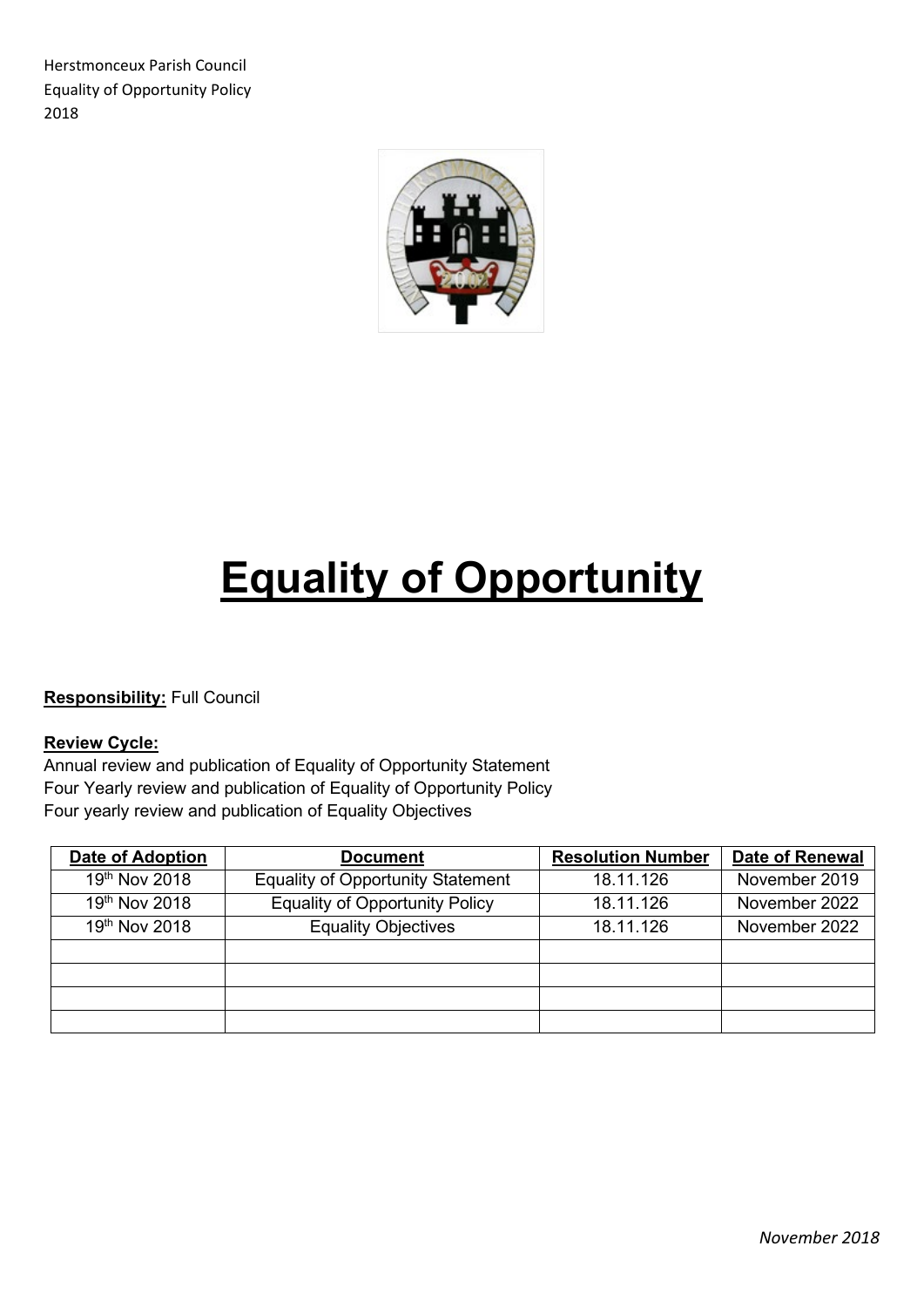# **1. Equality of Opportunity Statement**

**Herstmonceux Parish Council is** committed to encouraging equality and diversity among our members and workforce, and eliminating unlawful discrimination.

The aim is for our members and workforce to be truly representative of all sections of our parish communities, and for each member and employee to feel respected and able to give their best.

The organisation - in providing services and/or facilities - is also committed against unlawful discrimination of customers or the public

#### **2. Introduction – the Equality Duty**

- 2.1 The Equality Duty is a duty, set out in Section 149 of the Act, on public bodies, as listed in Schedule 19 of the Act.
- 2.2 Herstmonceux Parish Council has **due regard** (conscious and proportionate consideration) to the need to:
	- eliminate unlawful discrimination, harassment and victimisation and any other conduct prohibited by the Equalities Act 2010;
	- advance equality of opportunity between people who share a protected characteristic (below) and people who do not share it, the protected characteristics;
		- o age
		- o disability
		- $\circ$  gender reassignment
		- o pregnancy and maternity
		- $\circ$  race including ethnic or national origin, colour or nationality
		- $\circ$  religion or belief including lack of belief
		- o sex
		- o sexual orientation
	- foster good relations between people who share a protected characteristic and people who do not share it.
- 2.3 Herstmonceux Parish Council support good decision making by ensuring consideration of how different people will be affected by their activities. This helps the Parish Council to ensure fair recruitment and employment practices and the delivery of policies and services are efficient and effective; accessible to all and which meet different people's needs.

#### **3. Members of the public**

- 3.1 The Council opposes all forms of unlawful and unfair discrimination.
- 3.2 When within their remit, the Council seek to advance equality of opportunity by;
	- removing or minimising disadvantages suffered due to peoples protected characteristics;
	- meeting the needs of individuals with protected characteristics who live or visit the parish;
	- encouraging those with protected characteristics who live or visit the parish to participate in public life or in other activities where their participation is low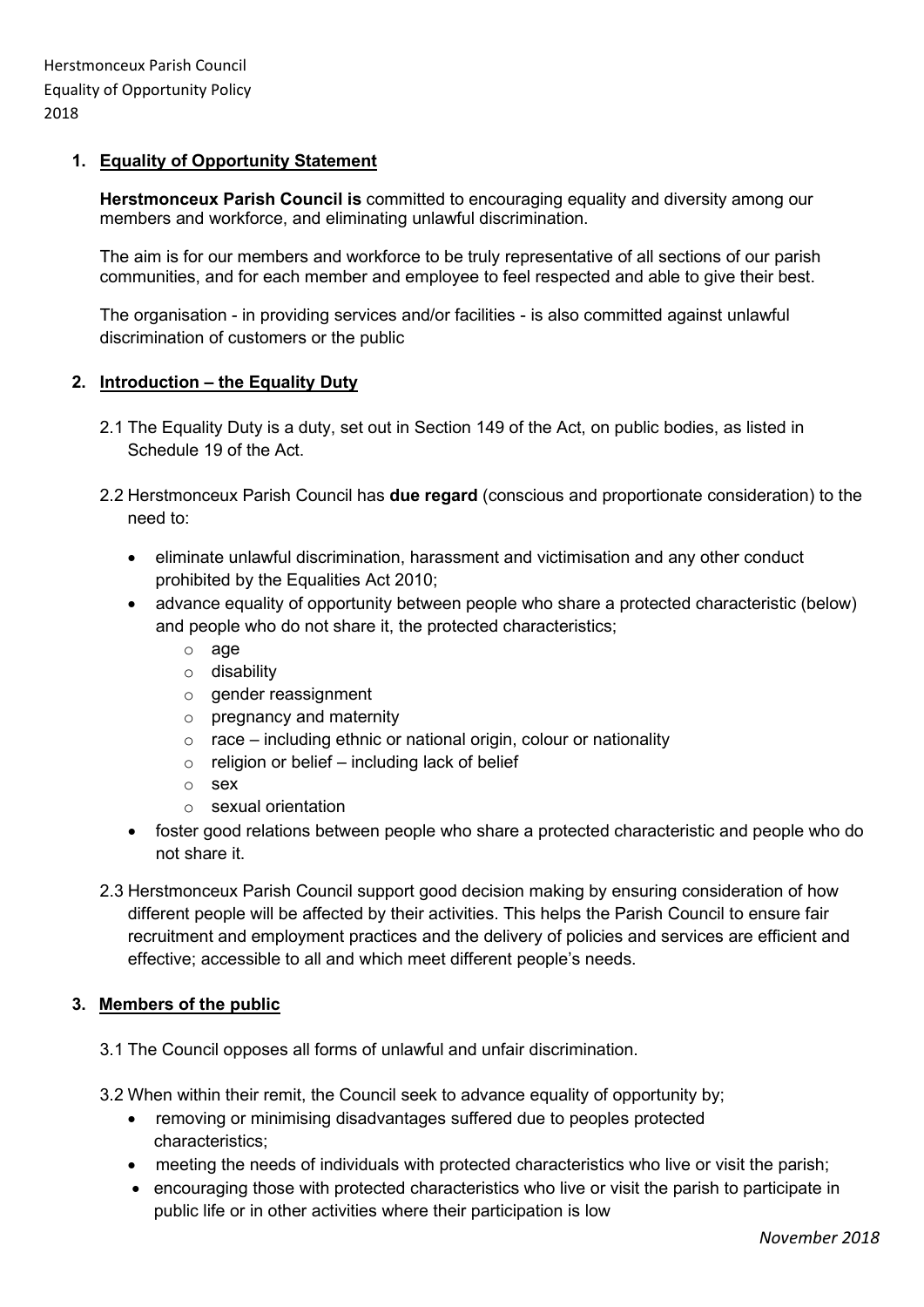- 3.3 The Council recognises that many members of the public use its services or visit its premises. The Council takes seriously its responsibility to members of the public and affirms that they will be treated with respect.
- 3.4 The Council takes seriously its responsibility as an employer and affirms that they expect members of the public to treat employees, members and voluntary helpers with respect.

# **4. Employment Principles**

- 4.1 Herstmonceux Parish Council will advance equality of opportunity to, and not discriminate against, any employee, member or voluntary helper, irrespective of their social class, age, ability, gender or gender re-assignment status, marital status, race, religion or belief, sexual orientation and those who are pregnant or fall within a period of maternity.
- 4.2 Recruitment, promotion, training, remuneration or any other benefit will be based on aptitude and ability.
- 4.3 All employees whether full-time, part-time, fixed contract, agency workers or temporary, will be treated fairly. Individual support needs will be identified through the induction and ongoing performance management process. Where necessary, the Council will make reasonable adjustments to ensure the needs of employees with protected characteristics are met.
- 4.4 All employees, members and voluntary helpers will be encouraged and supported to develop their full potential and talents.
- 4.5 Resources of the workforce and the Council will be fully utilised to maximise the efficiency of the organisation.

#### **5. Organisational Responsibilities**

- 5.1 The Council's is responsible for publishing annual information to show their compliance with the Equality Duty (bullet point 1.2) and to set equality objectives (bullet point 7), at least every four years; and
- 5.2 Overseeing the implementation, monitoring and review of the Equal Opportunities Statement (bullet point 1).
- 5.3 The Clerk's responsibilities include communicating the Public Sector Equality Duty and Equalities Policy and the implementation of both where applicable in the work of the Council. The focus will remain on performance rather than process notwithstanding:
	- $\circ$  Knowledge and timing of the requirements of the Equality Duty and consciousness of the Duty in development of policy options and decision making
	- $\circ$  Consideration and sufficient information The Duty must be exercised in such a way that it influences an informed final decision
	- $\circ$  Delegation any third parties exercising functions on behalf of the Parish Council are required to comply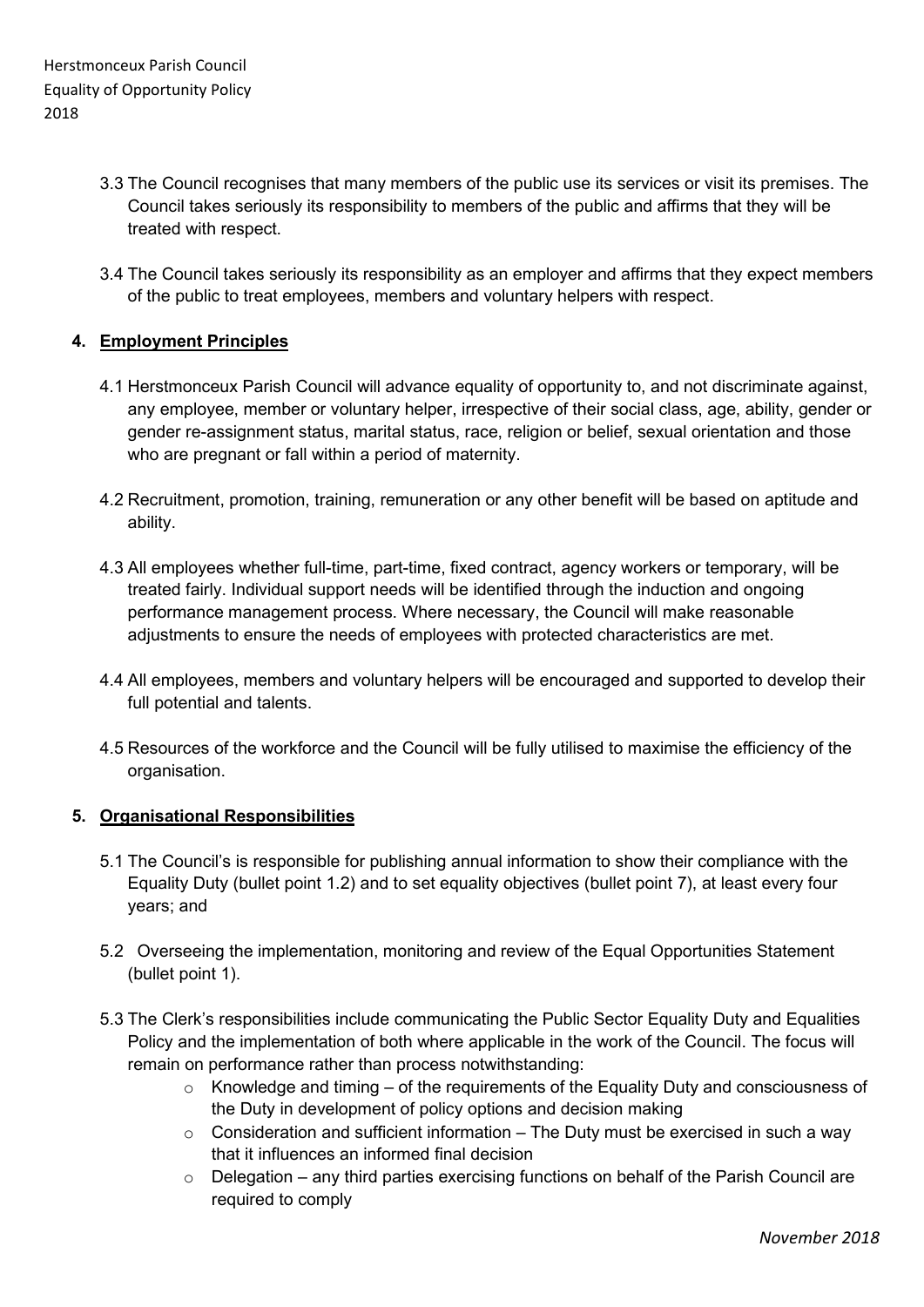- $\circ$  Review The Duty is a continuing duty and must be regarded in reviews of relevant policies.
- 5.4 The Clerk may also advise Members on equality matters in areas such as recruitment, reasonable adjustment and other matters appertaining to equality of opportunity.
- 5.5 The co-operation of all members and employees is essential for the success of this policy. However, ultimate responsibility for achieving the policy's objectives and for ensuring compliance with relevant statutes and codes of practice lies with the council.
- 5.6 Intentional breaches of the provisions or spirit of this policy will be regarded as misconduct and could lead to disciplinary action for employees (in accordance with the council's disciplinary policy) or a complaint against Members through Council's Code of Conduct, to Democratic Services.

# **6.Legal framework**

6.1 The policy will be implemented within the framework of the Equality Act 2010.

|                | <b>Objective</b>                                                                                                                  | <b>Measure</b>                                                                                                                                                                                                                                                  | <b>Monitoring and</b><br><b>Review (actions</b><br>undertaken and<br>outcomes) |
|----------------|-----------------------------------------------------------------------------------------------------------------------------------|-----------------------------------------------------------------------------------------------------------------------------------------------------------------------------------------------------------------------------------------------------------------|--------------------------------------------------------------------------------|
| 1              | Compliance with our own<br>equal opportunities policy<br>and associated<br>communications /<br>employment / workplace<br>policies | Member and employee knowledge and<br>understanding of Public Sector Duty<br>(Section 149)<br>Member and employee knowledge and<br>understanding of Specific Duties (Section<br>153)                                                                             |                                                                                |
| $\overline{2}$ | Neighbourhood Plan<br>consultation and<br>Referendum to be made<br>available to all members of<br>the Parish                      | Consideration and recording of measures<br>put in place for accessibility and<br>participation in having a voice for all<br>parishioners in the community, including<br>those who may have limited opportunities to<br>be involved due to:<br>Age<br>Disability |                                                                                |

# **7. Herstmonceux Parish Council Equality Objectives:**